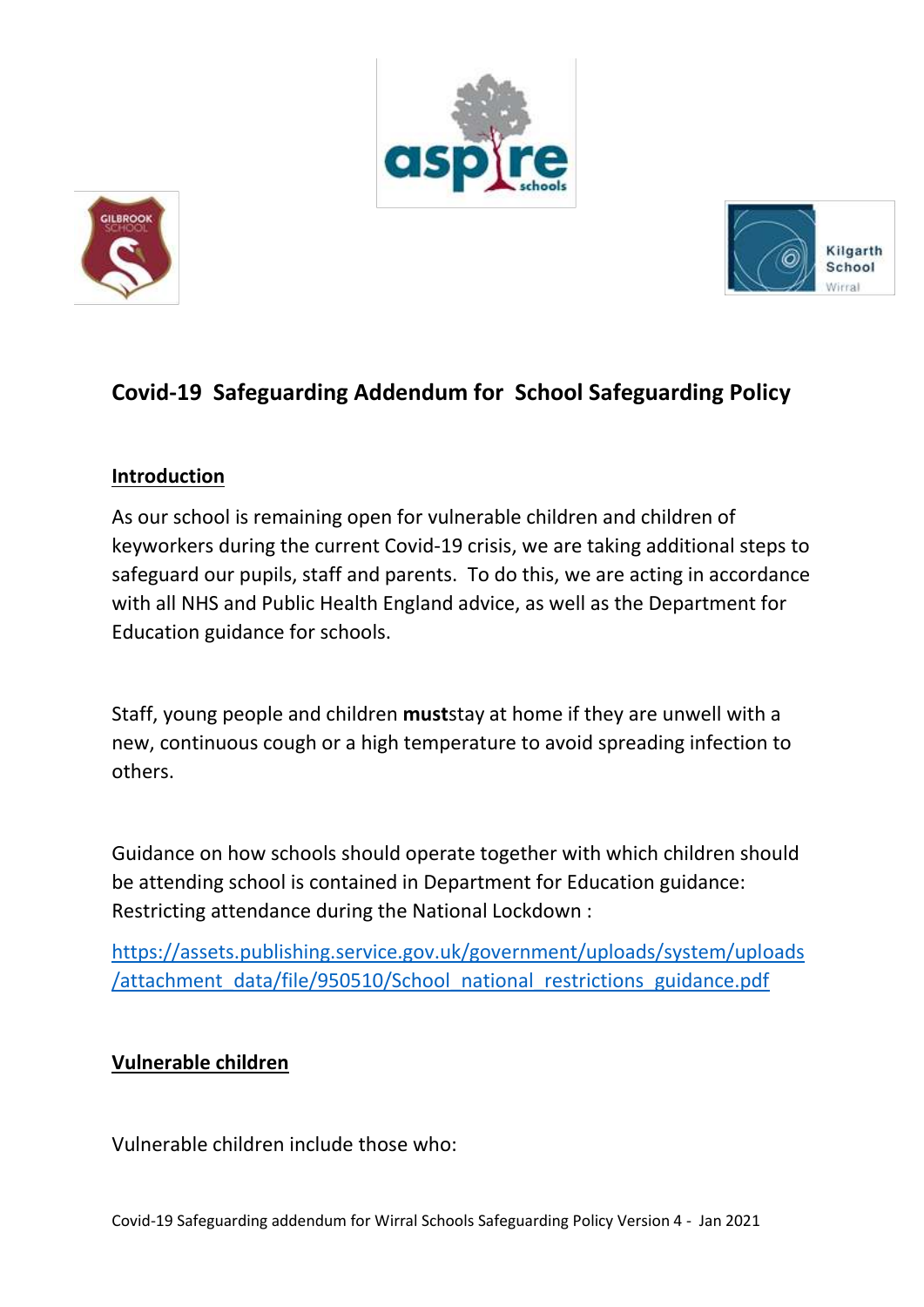- are assessed as being in need under section 17 of the Children Act 1989, including children and young people who have a child in need plan, a child protection plan or who are a looked-after child
- have an education, health and care (EHC) plan
- have been identified as otherwise vulnerable by educational providers or local authorities (including children's social care services), and who could therefore benefit from continued full-time attendance, this might include:
	- children and young people on the edge of receiving support from children's social care services or in the process of being referred to children's services
	- adopted children or children on a special guardianship order
	- those at risk of becoming NEET ('not in employment, education or training')
	- those living in temporary accommodation
	- those who are young carers
	- those who may have difficulty engaging with remote education at home (for example due to a lack of devices or quiet space to study)
	- care leavers
	- others at the provider and local authority's discretion including pupils and students who need to attend to receive support or manage risks to their mental health

Senior leaders and members of the safeguarding team know who our most vulnerable children are and have the flexibility to offer a place to any pupil who is on the edge of receiving children's social care support.

#### **Critical Workers**

Parents whose work is critical to the coronavirus (COVID-19) and EU transition response include those who work in health and social care and in other key sectors outlined in the following sections. Children with at least one parent or carer who is a critical worker can go to school or college if required, but parents and carers should keep their children at home if they can.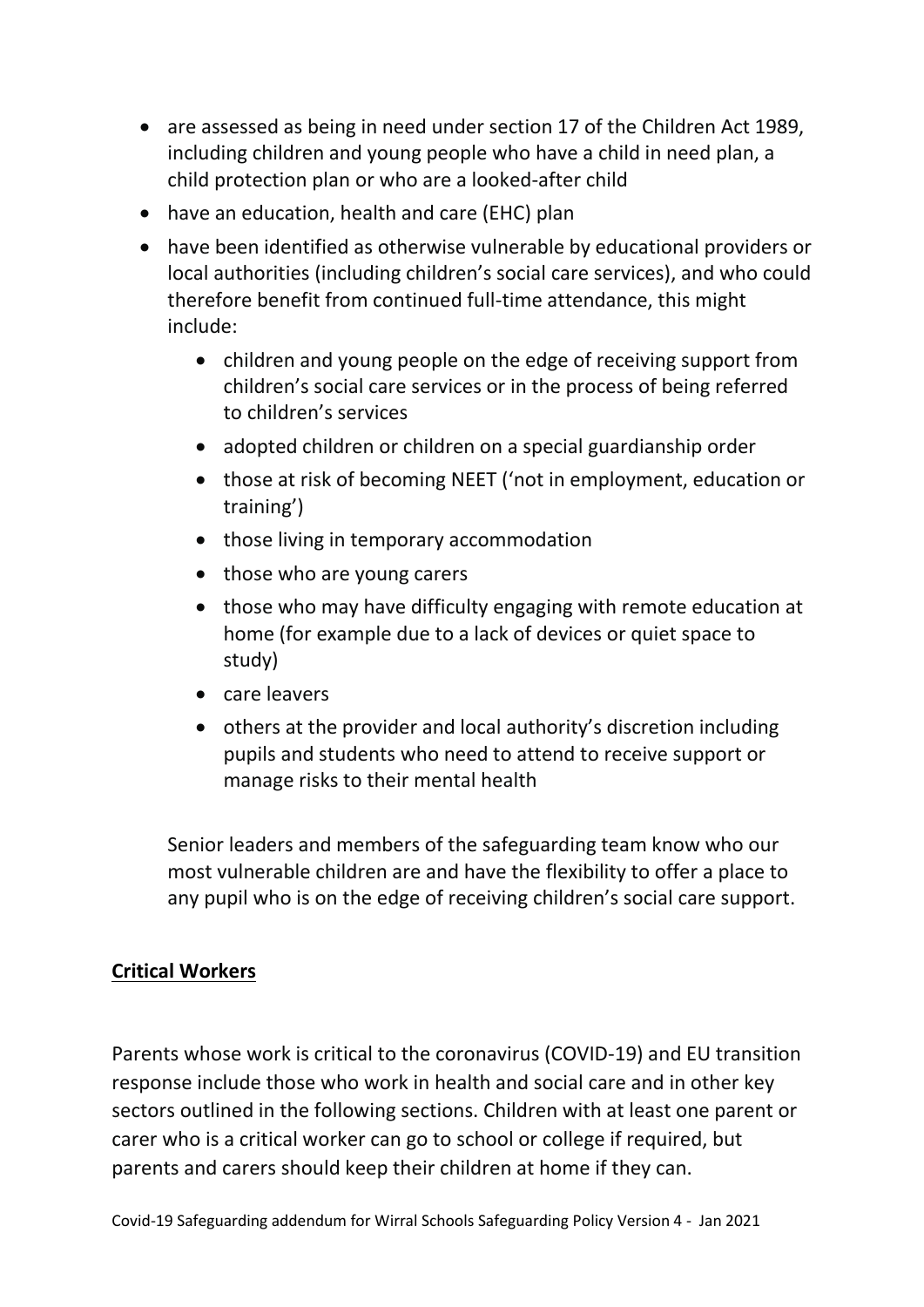Guidance on which roles have critical worker status can be found on:

[https://www.gov.uk/government/publications/coronavirus-covid-19](https://www.gov.uk/government/publications/coronavirus-covid-19-maintaining-educational-provision/guidance-for-schools-colleges-and-local-authorities-on-maintaining-educational-provision#vulnerable-children-and-young-people) [maintaining-educational-provision/guidance-for-schools-colleges-and-local](https://www.gov.uk/government/publications/coronavirus-covid-19-maintaining-educational-provision/guidance-for-schools-colleges-and-local-authorities-on-maintaining-educational-provision#vulnerable-children-and-young-people)[authorities-on-maintaining-educational-provision#vulnerable-children-and](https://www.gov.uk/government/publications/coronavirus-covid-19-maintaining-educational-provision/guidance-for-schools-colleges-and-local-authorities-on-maintaining-educational-provision#vulnerable-children-and-young-people)[young-people](https://www.gov.uk/government/publications/coronavirus-covid-19-maintaining-educational-provision/guidance-for-schools-colleges-and-local-authorities-on-maintaining-educational-provision#vulnerable-children-and-young-people)

### **Monitoring Attendance**

Attendance of pupils will continue to be monitored; this is particularly important in respect of vulnerable children. Clinically extremely vulnerable pupils are also advised not to attend school. Schools will continue to record attendance in the register. Schools will follow up on absences of the pupils who are expected to be in school but where a parent wishes for their child to be absent, we will authorise the absence during this national lockdown period. Our school will continue to notify social workers where children with a social worker do not attend school. Absence will not be penalised. Attendance will be reported to the Department of Education as and when required.

## **Reporting of Safeguarding Concerns**

All safeguarding concerns will continue to be reported in the usual way as set out in our Safeguarding Policy. All concerns are reported into the Integrated Front Door which is operating as usual.

Our school's approach ensures that the Designated Safeguarding Lead (DSL) or a deputy is always on site while the school is open. The Designated Safeguarding Lead's duties also include liaising with children's social workers, contributing towards statutory assessments and attending multi-agency meetings.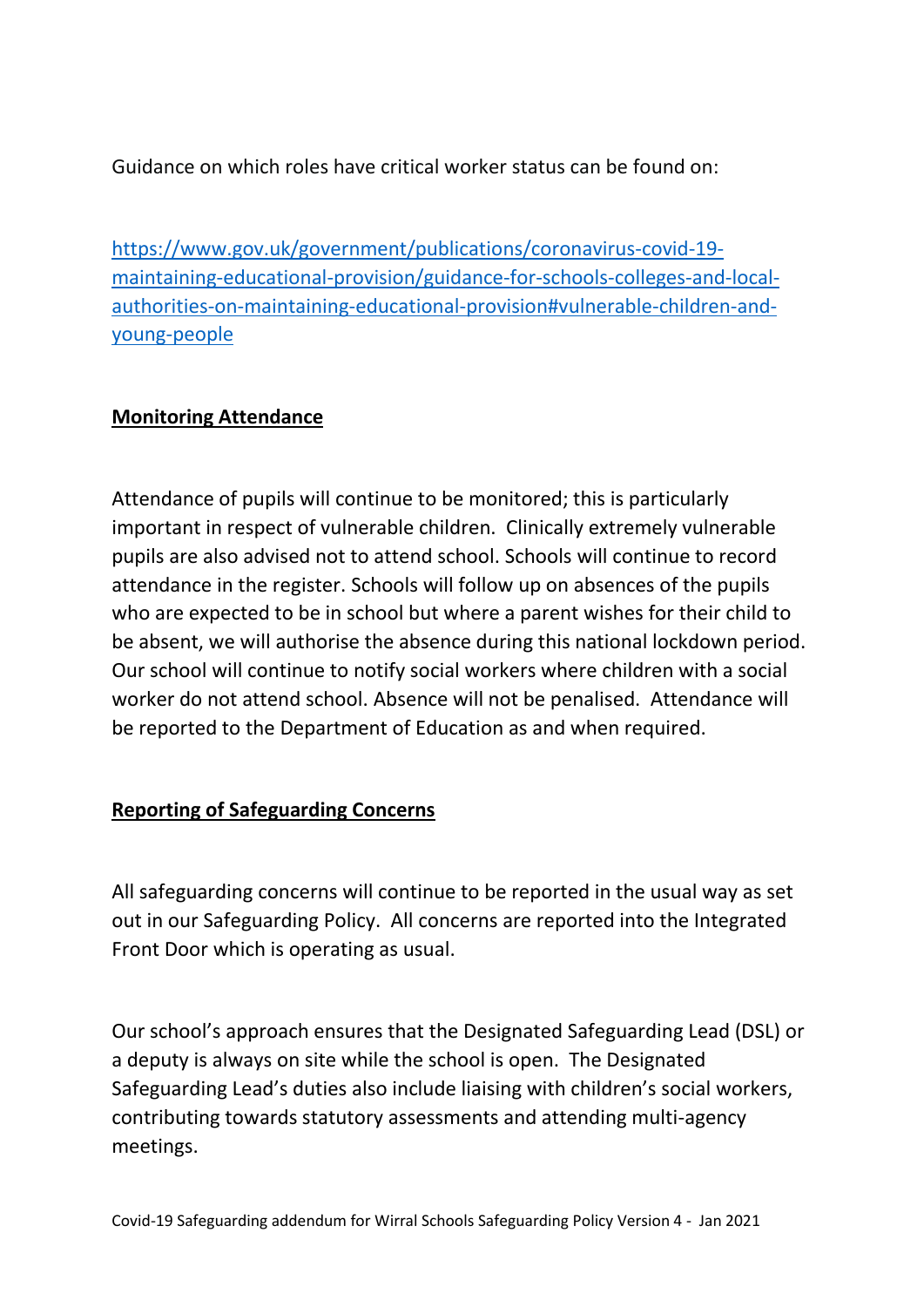In the unusual circumstances when the DSL or Deputy is not on site, the Headteacher or a member of the Senior Management team will email all staff, who are on-site, by 9am, to advise them of who is acting in an on-site safeguarding lead role together with their contact details.

#### A**dvice for attending safeguarding meetings and local working arrangements**

Our school is following the advice published by Wirral Safeguarding Children Partnership (WSCP) covering attendance at statutory meetings and visits to children's homes. Where possible audio/video conferencing is used instead of face to face attendance at meetings and visits to pupil's homes are actively discouraged. Where safeguarding concerns exist for new or existing cases these will be discussed with the Local Authority.

#### **Allegations or concerns about staff**

With such different arrangements in place, children could be at greater risk of abuse from staff or volunteers. We remind all staff to maintain the view that 'it could happen here' and to immediately report any concern, no matter how small, to the Acting Headteacher or in the case of a concern about the Acting Headteacher, the Chair of Governors.

We have confirmed that the arrangements to contact the LADO at the local authority are:

Anne King Local Authority Designated Officer for Allegations (LADO)

0151 666 5525/07342058612 [anneking1@wirral.gov.uk](mailto:anneking1@wirral.gov.uk) or Kerry Williams **Kerrywilliams@wirral.gov.uk** 

The LADO process remains unchanged, with the duty upon the Headteacher or Chair of Governors to report any allegations within 24 hours.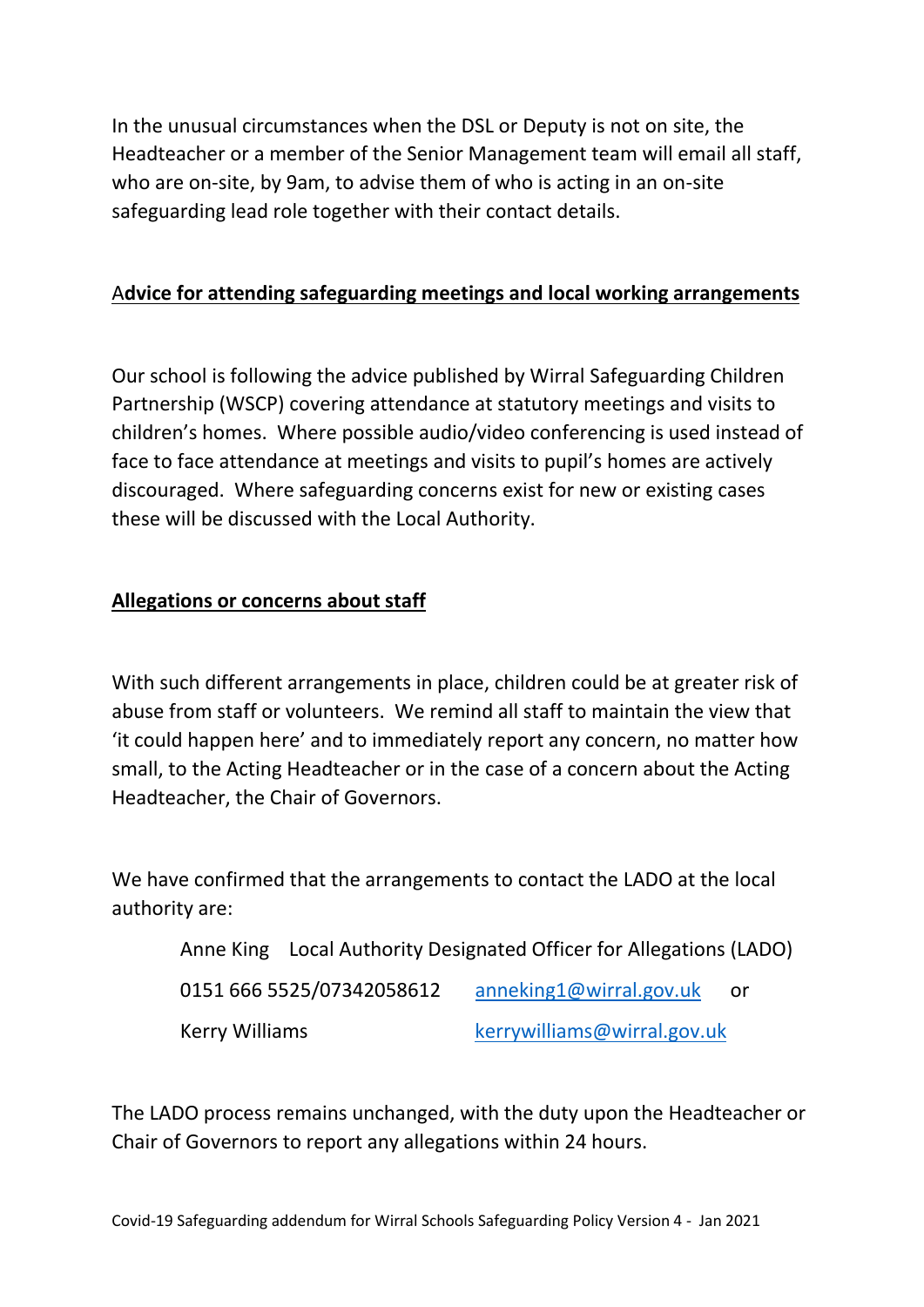### **Remote education**

Schools have a duty to provide education for state-funded, school-age children whose attendance would be contrary to government guidance or law around coronavirus (COVID-19). To achieve this our school is delivering education through a mix of remote education and or/ paper format.Remote education provided will be equivalent in length to the core teaching pupils would receive in school and will include both recorded or live direct teaching time, and time for pupils to complete tasks and assignments independently. Full details on how to access remote education will be sent out to parents through a separate communication together with information being available on the school website. Parents can arrange for the collection of paper resources by contacting the school office. Further information on remote education can be found on:

[https://assets.publishing.service.gov.uk/government/uploads/system/uploads](https://assets.publishing.service.gov.uk/government/uploads/system/uploads/attachment_data/file/950510/School_national_restrictions_guidance.pdf) [/attachment\\_data/file/950510/School\\_national\\_restrictions\\_guidance.pdf](https://assets.publishing.service.gov.uk/government/uploads/system/uploads/attachment_data/file/950510/School_national_restrictions_guidance.pdf)

## **On-line safety**

As some children return to school it will be important that schools continue to provide a safe online environment for those who remain at home. Schools will continue to ensure that appropriate filters and monitoring systems are in place to protect children when they are online using the school 's systems. All staff who interact with children, including online, will continue to look out for signs that a child may be at risk. Any concerns should be dealt with in accordance with the child protection policy through the DSL and where appropriate referrals should continue to be made to children's social care and as required the police. Staff will also be in regular contact with parents and carers. Those communications should continue to be used to reinforce the importance of children being safe online together with available support mechanisms, should problems be encountered.

Support for parents and carers to keep their children safe online includes:

 [Thinkuknow](http://www.thinkuknow.co.uk/) provides advice from the National Crime Agency (NCA) on staying safe online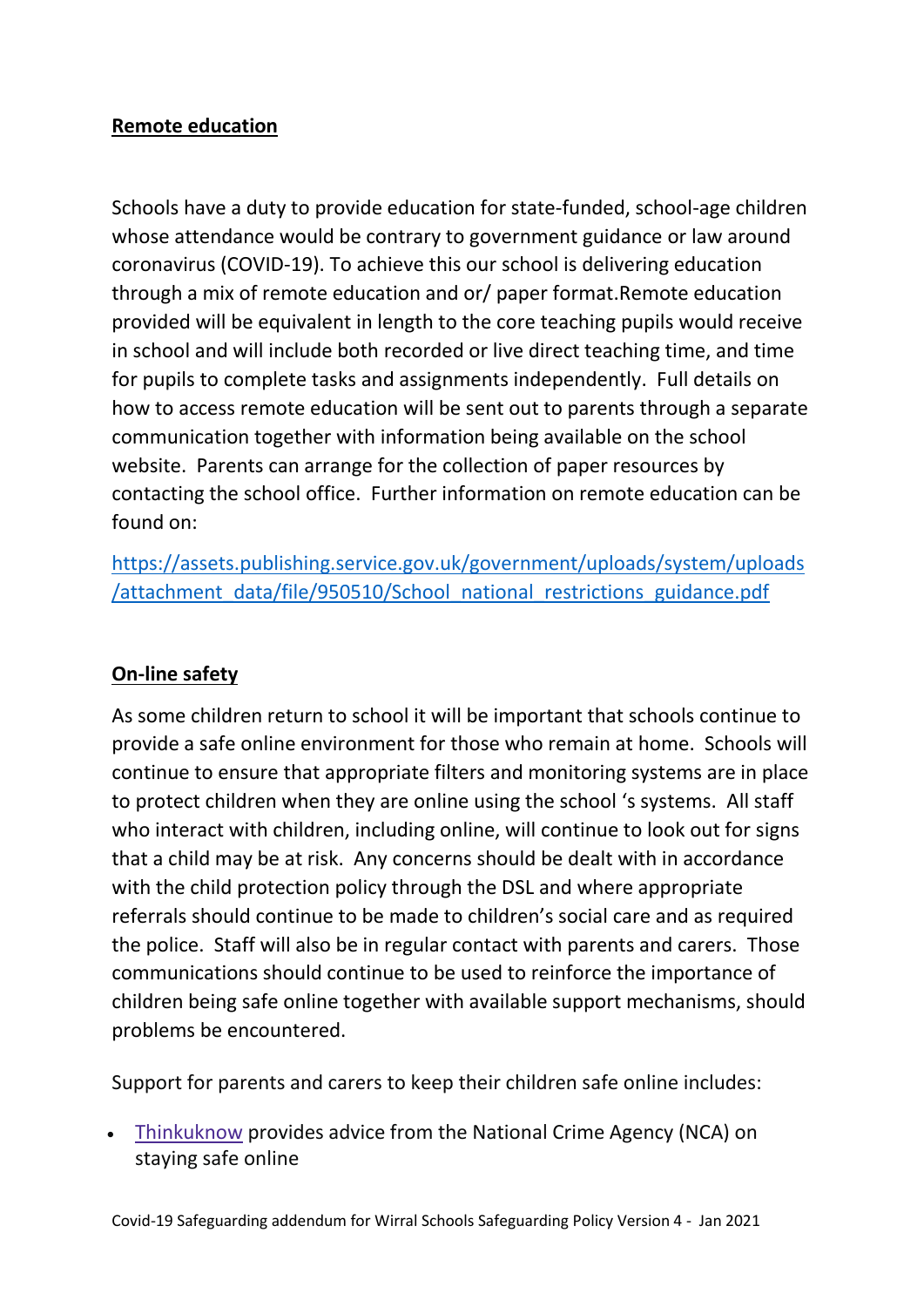- [Parent](https://parentinfo.org/) info is a collaboration between Parentzone and the NCA providing support and guidance for parents from leading experts and organisations
- [Childnet](https://www.childnet.com/parents-and-carers/parent-and-carer-toolkit) offers a toolkit to support parents and carers of children of any age to start discussions about their online life, to set boundaries around online behaviour and technology use, and to find out where to get more help and support
- [Internet](https://www.internetmatters.org/?gclid=EAIaIQobChMIktuA5LWK2wIVRYXVCh2afg2aEAAYASAAEgIJ5vD_BwE) Matters provides age-specific online safety checklists, guides on how to set parental controls on a range of devices, and a host of practical tips to help children get the most out of their digital world
- London Grid for [Learning](http://www.lgfl.net/online-safety/) has support for parents and carers to keep their children safe online, including tips to keep primary aged children safe online
- [Net-aware](https://www.net-aware.org.uk/) has support for parents and carers from the NSPCC and O2, including a guide to social networks, apps and games
- Let's Talk [About](https://www.ltai.info/staying-safe-online/) It has advice for parents and carers to keep children safe from online radicalisation
- UK Safer [Internet](https://www.saferinternet.org.uk/advice-centre/parents-and-carers) Centre has tips, advice, guides and other resources to help keep children safe online, including parental controls offered by home internet providers and safety tools on social networks and other online services

Government has also provided:

- support for parents and carers to keep [children](https://www.gov.uk/government/publications/coronavirus-covid-19-keeping-children-safe-online/coronavirus-covid-19-support-for-parents-and-carers-to-keep-children-safe-online) safe from online harms, includes advice about specific harms such as online child sexual abuse, sexting, and cyberbullying
- [support](https://www.gov.uk/guidance/covid-19-staying-safe-online) to stay safe online includes security and privacy settings, blocking unsuitable content, and parental controls

## **Action to be taken if someone develops symptoms of coronavirus (COVID-19) on the school site**

If anyone becomes unwell with a new, continuous cough or high temperature in an education setting they should be sent home and advised to be ready and willing to engage with the NHS Test and Trace process. This will include:

- $\bullet$  Booking a test all children can be tested, including children under the age of 5
- Provide details of anyone they or their child have been in close contact with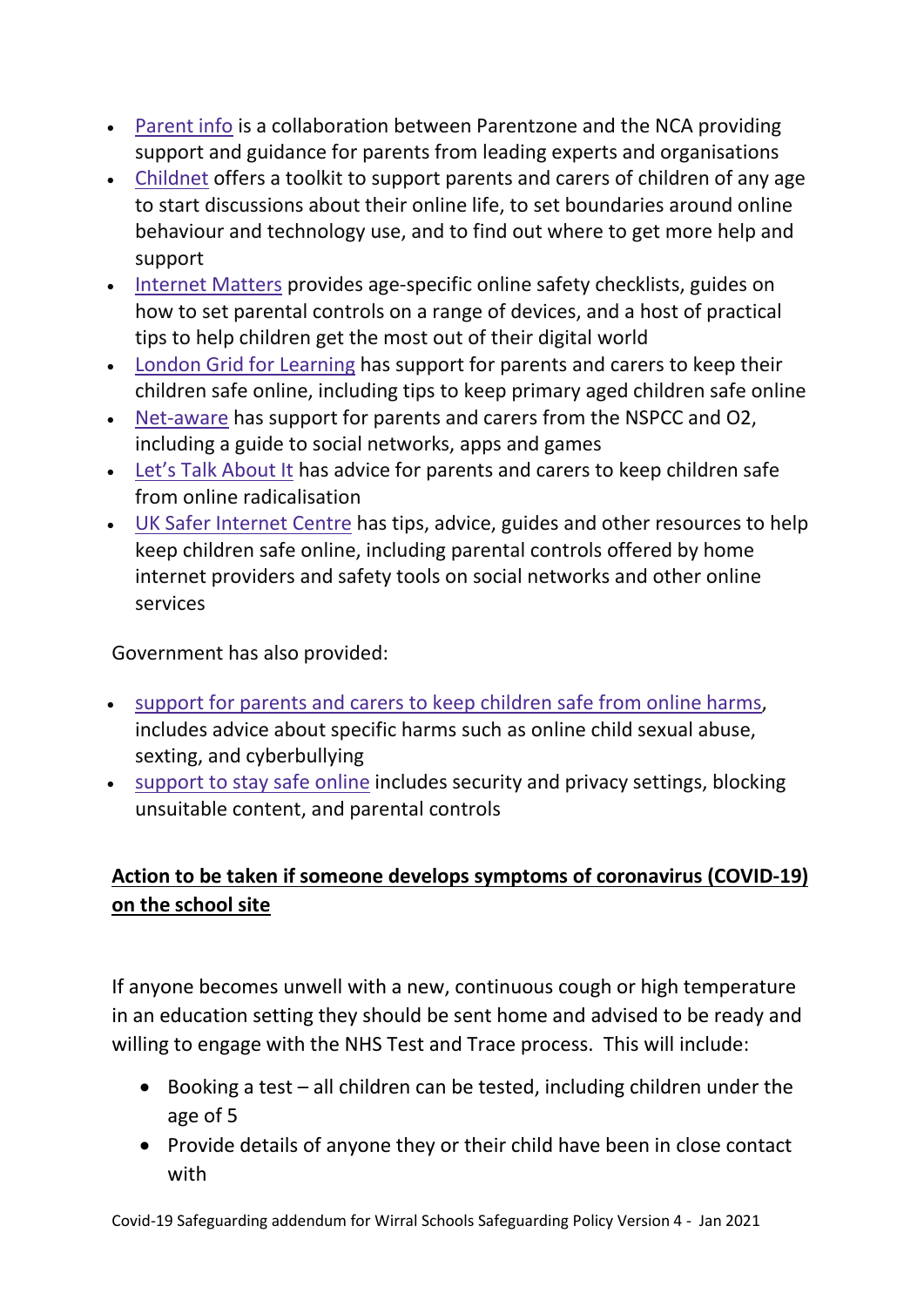• Self-isolate if they have been in close contact with someone who tests positive for coronavirus (Covid 19) or if anyone in their household develops symptoms of coronavirus (Covid19)

If a child is awaiting collection, they should be moved, if possible and if appropriate, to a room where they can be isolated behind a closed door. Our staff are mindful of individual children's needs – for example it would not be appropriate for younger children or children with additional medical needs to be left alone without supervision. Ideally, a window should be open for ventilation. If it is not possible to isolate them, move them to an area which is at least 2 metres away from other people.

If they need to go to the bathroom while waiting to be collected, they should use a separate bathroom if possible. The bathroom should be cleaned and disinfected using standard cleaning products before being used by anyone else. Advice is contained in the following document:

<https://www.gov.uk/government/publications/covid-19-school-closures>

Clinical advice will be sought where necessary through the NHS via 111 or online through [https://111.nhs.uk](https://111.nhs.uk/) . In an emergency the school staff will call 999, if the patient is seriously ill, injured or there is risk to life. Parents will be advised not to visit the GP, pharmacy, urgent care centre or hospital with their child.

If a member of staff has helped someone who has been taken unwell with a new, continuous cough or a high temperature, they do not need to go home unless they develop symptoms themselves. They should wash their hands thoroughly for 20 seconds after any contact with someone who is unwell.

In most cases, closure of educational settings will not be needed but this will be a local decision based on various factors such as establishment size and risk of further spread. Advice will be sought from the Local Authority and Public Health England before any decision to close is taken.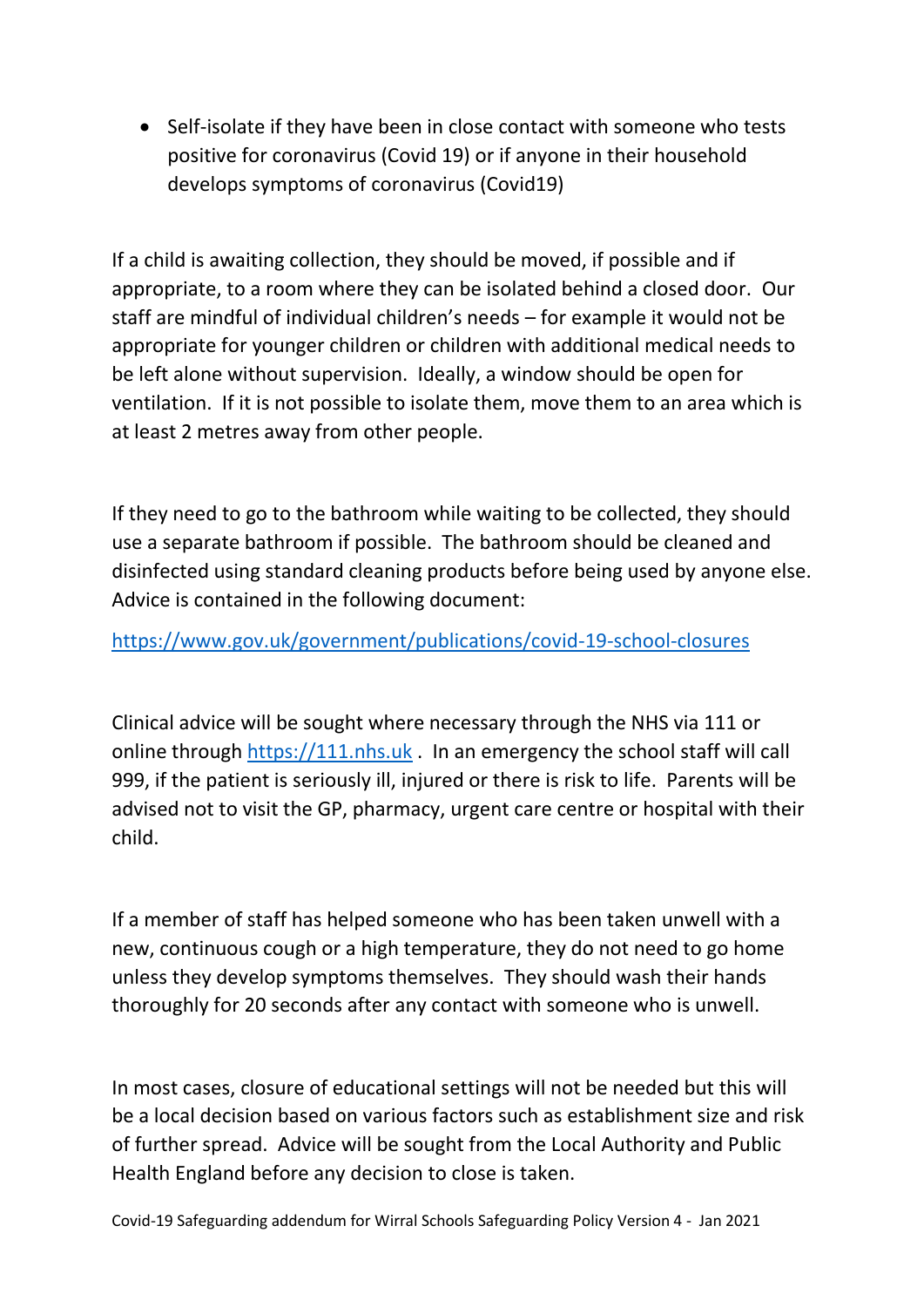If there is an urgent public health action to take, the educational setting will be contacted by the local Public Health England Health Protection Team who will undertake a risk assessment and advise on any actions or precautions that should be taken, PHE will rarely advise a school to close but this may be necessary if there are so many staff being isolated that the school has operational issues. The local authority will support school to make this assessment. PHE will work with the Headteacher or Management Team, and the Local Authority Public Health team, to advise on the management of children, pupils or staff.

#### **Limiting spread of coronavirus (COVID-19) in school**

The school is actively promoting the NHS and Public Health England advice to limit the spread of Covid-19 in the school. Action taken includes:

- Reminding everyone on the school site of the public health advice
- Reminding staff and families to wash their hands for 20 seconds more frequently than normal – these messages are promoted in all sessions/lessons
- Promoting social distancing advice
- Having a cycle of regular cleaning in the school

Addendum drawn up 14 January 2021

Ratified by Governors 19 January 2021